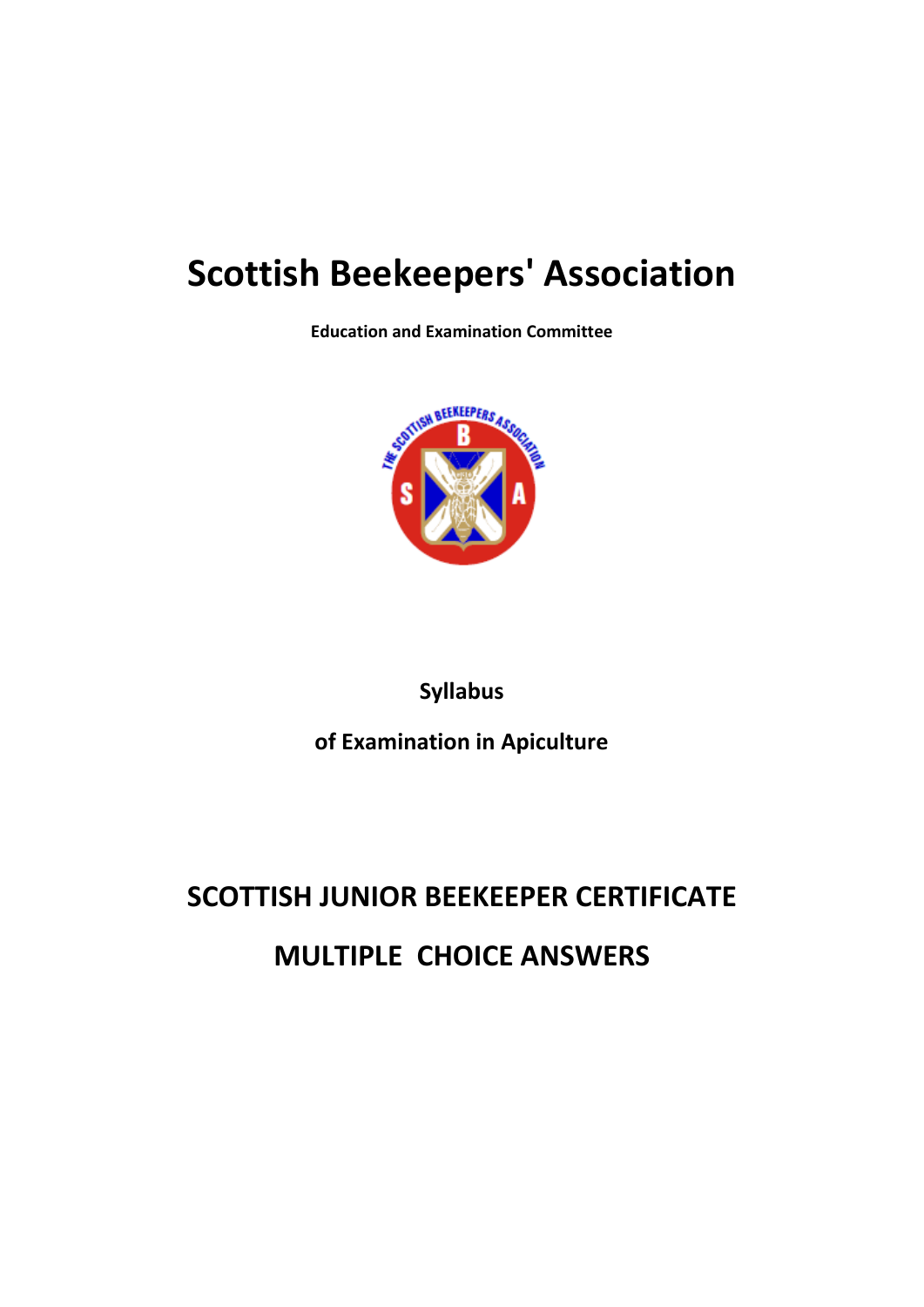#### MULTIPLE CHOICE QUESTION LIST WITH ANSWERS

**Examininers shall compose a multiple choice paper containing 10 questions typically taken from the following list.**

#### **The candidate shall be allowed up to 10 minutes to answer the questions.**

1) How many queens usually live in a bee colony?

- $\Box$  1  $\checkmark$
- $\Box$  2
- $\Box$  3
- $\Box$  4

#### 2) How many days does the egg stage last?

- $\Box$  2
- $\Box$  3  $\checkmark$
- $\Box$  4
- □ 5

#### 3) How many wings does a bee have?

- $\Box$  2
- $\Box$  3
- $\Box$  4  $\checkmark$
- □ 5
- 4) How does the bee carry the pollen back to its colony?
- $\Box$  In its body
- $\Box$  On its front legs
- $\Box$  On its middle legs
- $\Box$  On its rear legs  $\checkmark$
- 5) Which organ prevents the nectar collected, being passed through into the bee's digestive system in order that it can be regurgitated back at the hive?
- $\Box$  Honey bladder
- $\Box$  Gut
- $\Box$  Proventriculus valve  $\checkmark$
- $\Box$  Gullet
- 6) What colour is the bee's blood?
- $\Box$  Red
- □ White
- $\Box$  Clear  $\checkmark$
- $\Box$  Black
- 7) What does pollen consist of mainly?
- $\Box$  Carbohydrates
- $\Box$  Protein  $\checkmark$
- $\Box$  Fat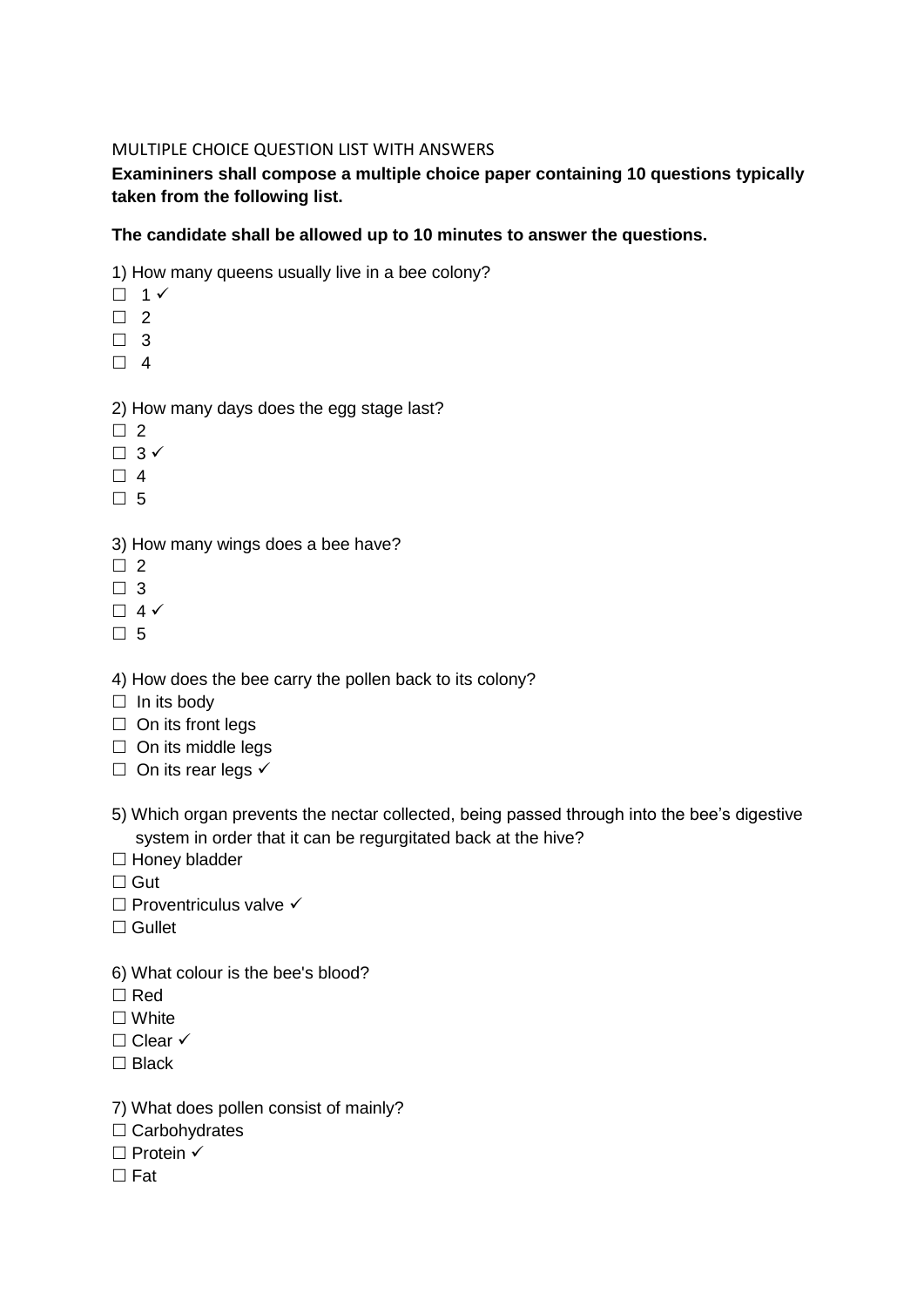$\Box$  None of the three

8) How long does a worker bee live in the summer?

 $\square$  about 2 weeks

 $\Box$  about 2 months  $\checkmark$ 

 $\Box$  about 4 months

 $\Box$  about 6 months

9) What is varroa?

 $\square$  a fungus

 $\square$  a bacterium

 $\Box$  an insect

 $\Box$  an arachnid mite  $\checkmark$ 

10) Where are the most varroa usually found?

 $\Box$  in the cells of developing workers

 $\Box$  in the cells of developing queens

 $\square$  in the cells of developing drones  $\checkmark$ 

 $\Box$  on the adult bee

11) Where is the surplus honey stored in the bee colony?

 $\Box$  under the offspring or brood nest

 $\Box$  above the brood nest  $\checkmark$ 

 $\Box$  in the brood nest

 $\Box$  in front of the brood nest

12) What does the bee use to orientate itself when flying during overcast weather without sunshine?

 $\square$  3 simple eyes

 $\Box$  the 2 compound eyes  $\checkmark$ 

 $\square$  antennae

 $\square$  legs

13) How many worker bees make up about 1 kilo?

32,000 bees

 $\square$  24,000 bees

 $\Box$  17,000 bees

 $\Box$  11,000 bees  $\checkmark$ 

14) What colour can the honey bee not see?

 $\Box$  Red  $\checkmark$ 

 $\Box$  Blue

□ Green

□ Yellow

15) How many segments are there in the abdomen of the worker bee?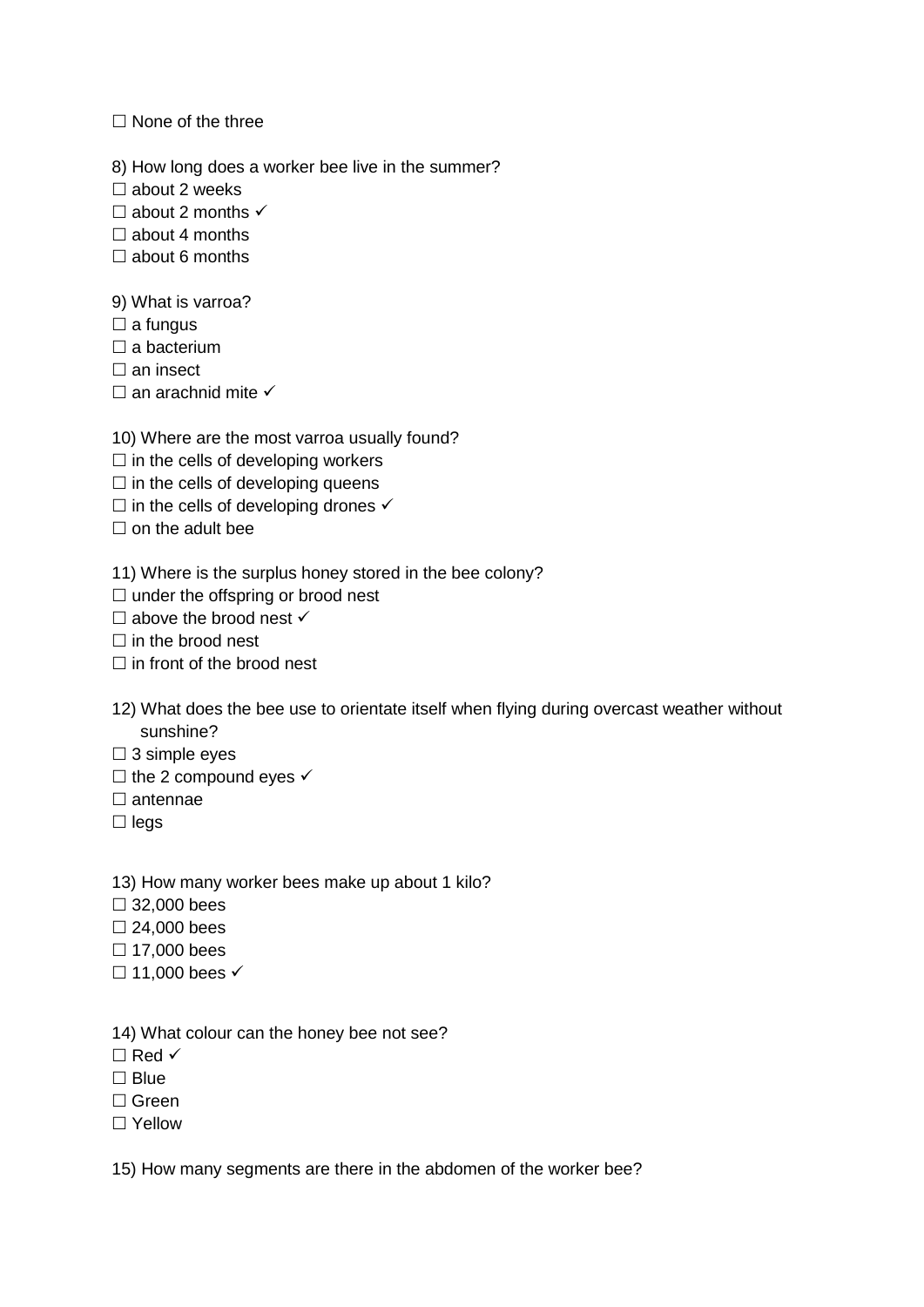$\Box$  2

 $\Box$  4

 $\Box$  6

 $\Box$  8  $\checkmark$ 

16) Does the sting of the queen have sharply barbed hooks which prevent it being withdrawn?

 $\square$  yes

 $\Box$  no  $\checkmark$ 

17) Does the male bee have a sting?  $\square$  ves

 $\Box$  no  $\checkmark$ 

18) What does the beekeeper feed the bees with?

 $\Box$  Milk

 $\Box$  Herbs

 $\Box$  Sugar  $\checkmark$ 

 $\square$  Fruit

19) What is the International Federation of Beekeepers called?

 $\Box$  FIS

 $\Box$  FIFA

 $\Box$ IOC

 $\Box$  Apimondia  $\checkmark$ 

20) What is not a bee product?

 $\Box$  Honey

 $\square$  Beeswax

 $\Box$  Nectar  $\checkmark$ 

 $\square$  Bee poison

21) How many corners (sides) does a honeycomb cell have?

 $\Box$  4

 $\Box$  5

 $\Box$  6  $\checkmark$ 

 $\Box$  8

22) Do bees have hair?

 $\Box$  yes  $\checkmark$ 

 $\Box$  no

23) What is the name of the bees' dance when nectar can be collected in fewer than 100 metres?

 $\Box$  Round dance  $\checkmark$ 

Wag-Tail dance